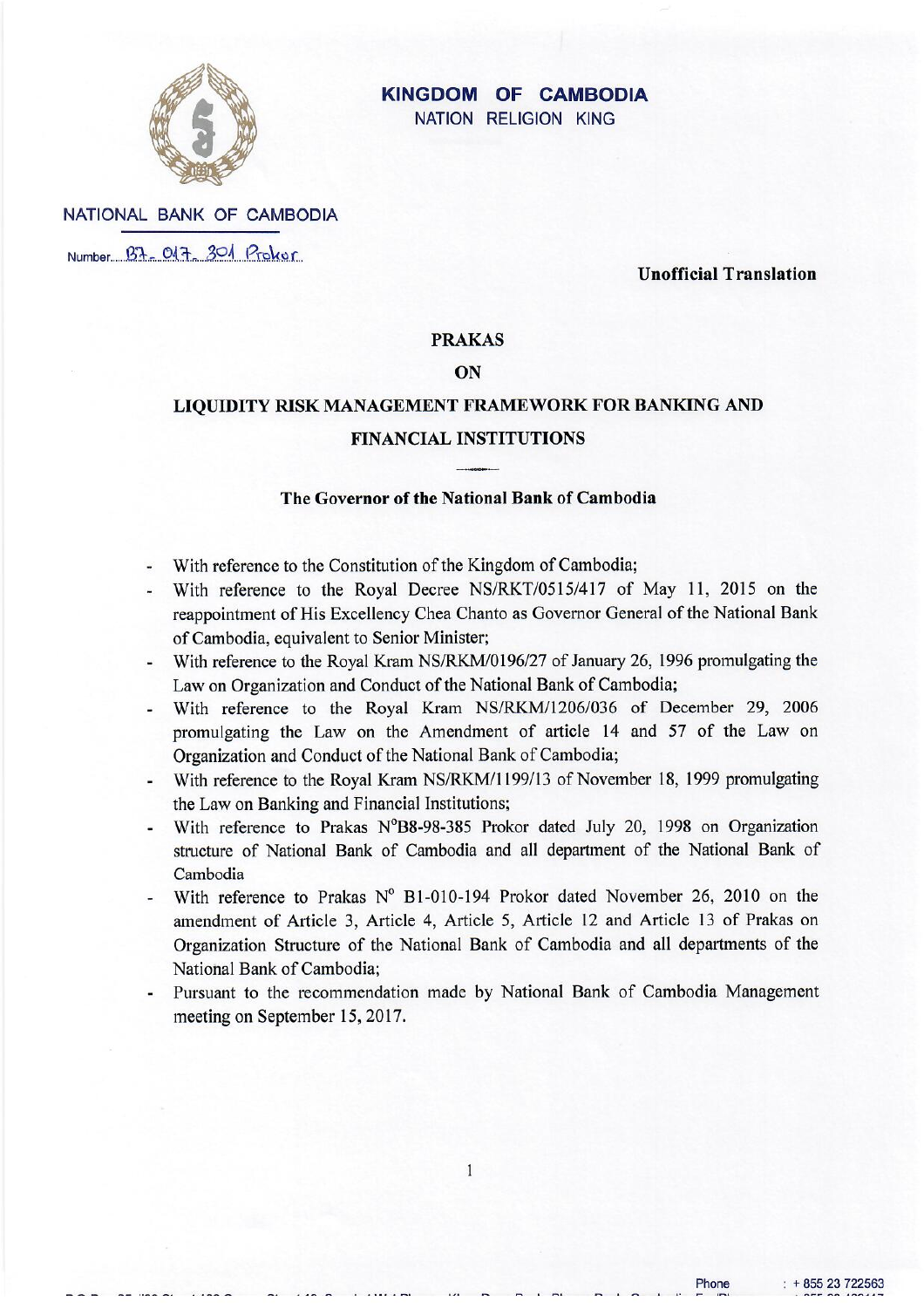### **Decides**

#### **Chapter 1**

# **General Provisions**

### **Article 1.-**

The purpose of this Prakas is to set up a framework for liquidity risk management of banking and financial institutions hereinafter referred to as "Institutions".

### **Article 2.-**

The aim of the Prakas is to reduce the severity of potential liquidity problems, lower their impact on the banking system and protect depositors and creditors.

#### **Article 3.-**

This Prakas is applicable to the institutions, under the National Bank of Cambodia's (NBC) supervisory authority.

### **Article 4.-**

For the purposes of this Prakas, the following terms are defined as follow:

**Liquidity:** is the ability of an institution to fund increases in assets, meet its obligations, either expected or unexpected, as they come due, and unwind or settle its positions, without incurring unacceptable losses. Liquidity may be impacted by both on- and off-balance sheet financial instruments.

**Liquidity risk**: is the risk that, in a given economic and financial context and market situation, the institution might not be able to fulfill its obligations or to unwind or offset positions. Typically it is [the risk](http://www.businessdictionary.com/definition/probability.html) of [loss](http://www.businessdictionary.com/definition/capital-gain-loss-holding-period.html) arising from a situation where (1) there will not be enough [cash](http://www.businessdictionary.com/definition/cash.html) and/or [cash equivalents](http://www.businessdictionary.com/definition/cash-equivalent.html) to meet the [needs](http://www.businessdictionary.com/definition/need.html) of depositors, [borrowers](http://www.businessdictionary.com/definition/borrower.html) and contingency liabilities, (2) the [sale](http://www.businessdictionary.com/definition/sale.html) of [illiquid](http://www.businessdictionary.com/definition/illiquid.html) [assets](http://www.businessdictionary.com/definition/asset.html) would [yield](http://www.businessdictionary.com/definition/yield.html) less than their [fair value,](http://www.businessdictionary.com/definition/fair-value.html) and (3) illiquid assets would not be sold at the desired time [due](http://www.businessdictionary.com/definition/due.html) to a lack of [buyers.](http://www.businessdictionary.com/definition/buyer.html)

**Risk Appetite**: is an articulation of the nature and level of risk that is acceptable in the context of achieving an institution's strategic objectives.

**Risk Tolerance**: is a quantitative articulation of the maximum level of acceptable risk after having taken into account appropriate mitigates and controls to reduce the risk.

**Encumbered assets:** are assets not free of legal, regulatory, contractual or other restrictions on the ability of an institution to liquidate, sell, transfer, or assign these assets.

**Unencumbered assets**: are assets free of legal, regulatory, contractual or other restrictions on the ability of an Institution to liquidate, sell, transfer, or assign these assets.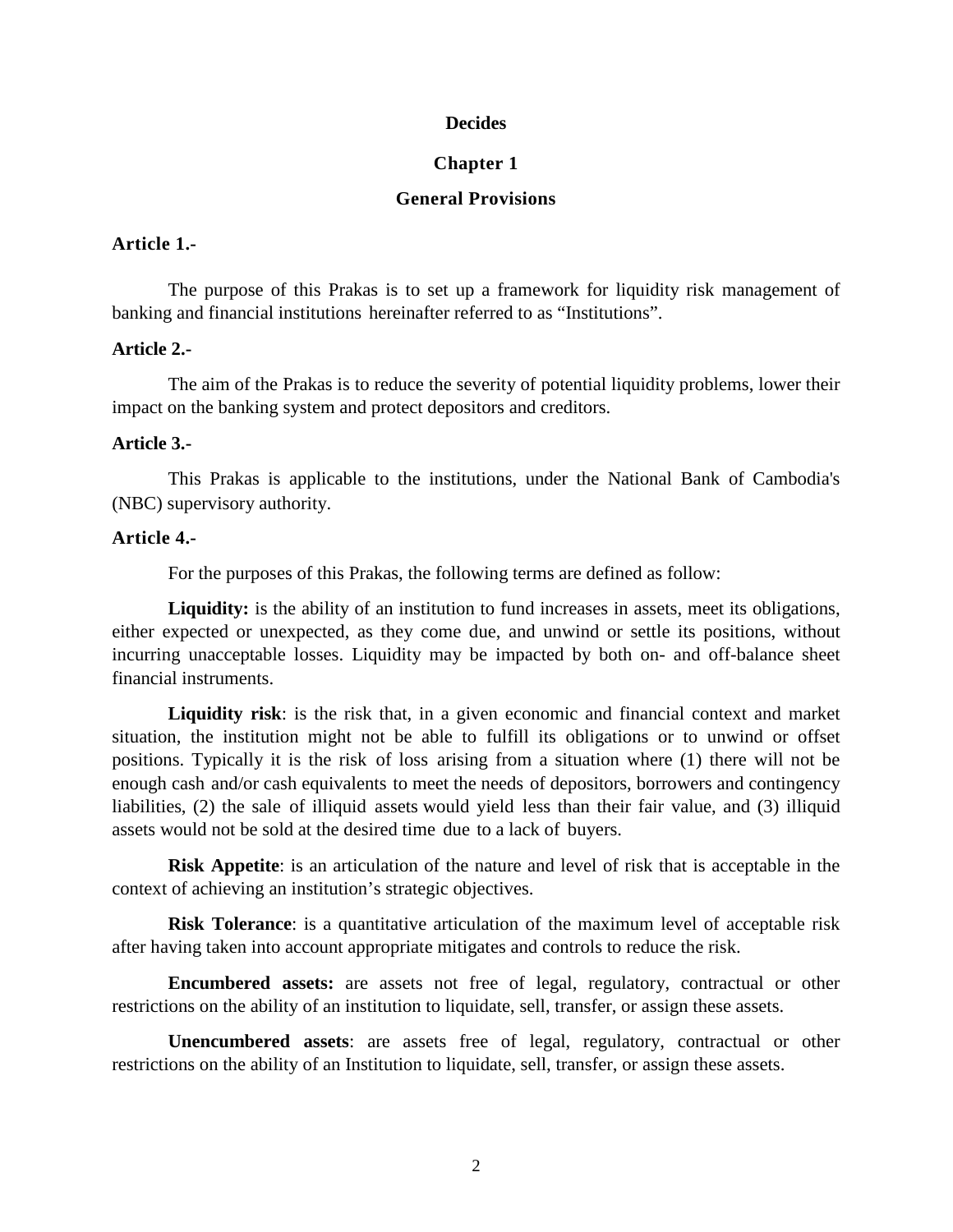**Liquid assets**: are cash or its equivalents, any asset that is readily convertible to cash. Liquid assets can be sold quickly without significant loss.

**Eligible liquid assets:** are those assets defined as eligible assets in the Prakas B7-015-349 dated December 23, 2015 on the Liquidity Coverage Ratio.

### **Chapter 2**

### **Governance Requirements**

### **Article 5.-**

An institution shall establish a robust liquidity risk management framework that ensures it maintains sufficient liquidity at all times, including the holding of unencumbered eligible liquid assets, to withstand a range of stress events, including the loss of funding sources, either internally such as deposits, borrowings, raising additional capital, and other matters.

An institution must ensure that its activities are funded with stable sources of funding on an ongoing basis.

An institution must inform the NBC without any delay of any concerns it has about its current and future liquidity, and its plans to address these concerns. In particular, if an institution experiences a severe liquidity stress, it must notify the NBC immediately and advise the action that is being taken to address the situation.

### **Article 6.-**

An institution should clearly articulate a liquidity risk tolerance that is appropriate for its business strategy and its role in the financial system.

In setting the liquidity risk tolerance, the Board and senior management must ensure that this risk tolerance allows the institution to effectively manage its liquidity in such a way that it is able to withstand a prolonged period of stress. An institution's liquidity risk tolerance must be designed with the particular vulnerabilities of the institution in mind. The liquidity risk tolerance must be reviewed, at least annually, to reflect the institution's financial condition and funding capacity.

# **Article 7.-**

Liquidity risk management involves active participation by the Board of Directors and senior management.

Senior management should develop a strategy, policies and practices to manage liquidity risk in accordance with the risk tolerance and to ensure that the bank maintains sufficient liquidity. Senior management should continuously review information on the bank's liquidity developments and report to the board of directors on a regular basis. A bank's board of directors should review and approve the strategy, policies and practices related to the management of liquidity at least annually and ensure that senior management manages liquidity risk effectively.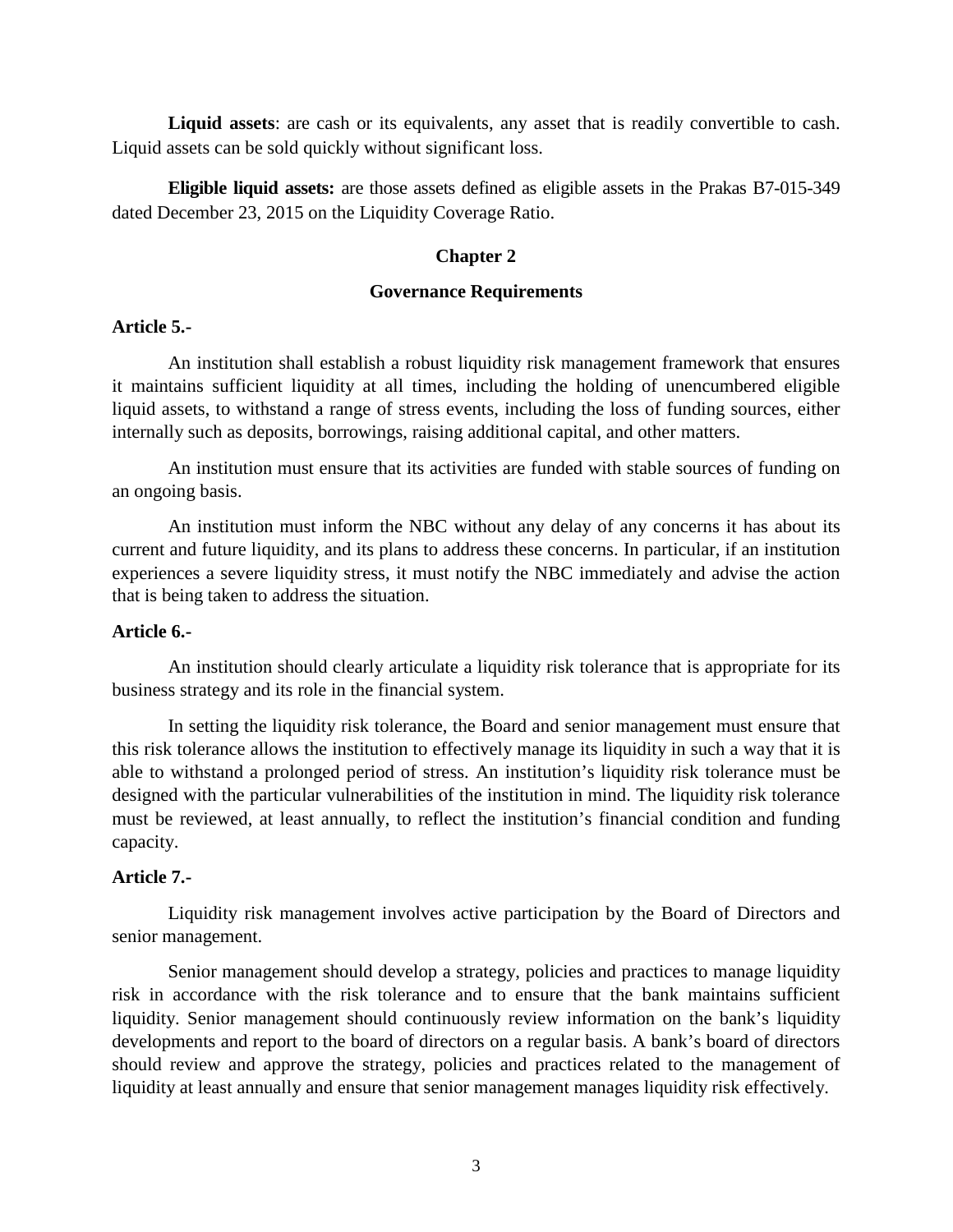In formulating its strategy, an institution must consider its legal structure, key business lines, the breadth and diversity of products, markets and jurisdictions in which it operates, as well as home and host (when applicable) regulatory requirements.

An institution must have adequate policies, procedures and controls in place to ensure that the Board and senior management are informed immediately of liquidity concerns. These include increasing funding costs or concentrations, increases in any funding requirements, the lack of availability of alternative sources of liquidity, material and/or persistent breaches of limits, a significant decline in the cushion of unencumbered liquid assets, and changes in market conditions that could signal future difficulties.

The Board is responsible for ensuring that reports are comprehensive to the extent that they provide enough information for the Board to make informed decisions in order to take appropriate remedial actions to address the concerns.

# **Article 8.-**

The senior management must, at a minimum:

- 1. develop a liquidity management strategy, policies, procedures and processes;
- 2. ensure that the institution maintains sufficient liquidity at all times, including a cushion of unencumbered liquid assets to withstand a range of stress events;
- 3. determine the structure, responsibilities and controls for managing the liquidity risk and for overseeing the liquidity positions of all legal entities, branches and subsidiaries in the jurisdictions in which the Institution is active, and outline these elements clearly in the institution's liquidity policies;
- 4. ensure that the institution has adequate internal controls, to ensure the integrity of its liquidity risk management processes;
- 5. ensure that stress tests, contingency funding plans and holdings of liquid assets are effective and appropriate for the institution's activities;
- 6. establish a set of reporting criteria, specifying the scope, manner and frequency of reporting and the parties responsible for preparing the reports for various recipients such as the Board, senior management and the asset/liability committee. The information on the institution's liquidity developments should be continuously reviewed and reported on a regular basis to the Board;
- 7. closely monitor current trends and potential market developments that may present significant, unprecedented and complex challenges for managing the liquidity risk so that appropriate and timely changes to the liquidity management strategy can be made as needed;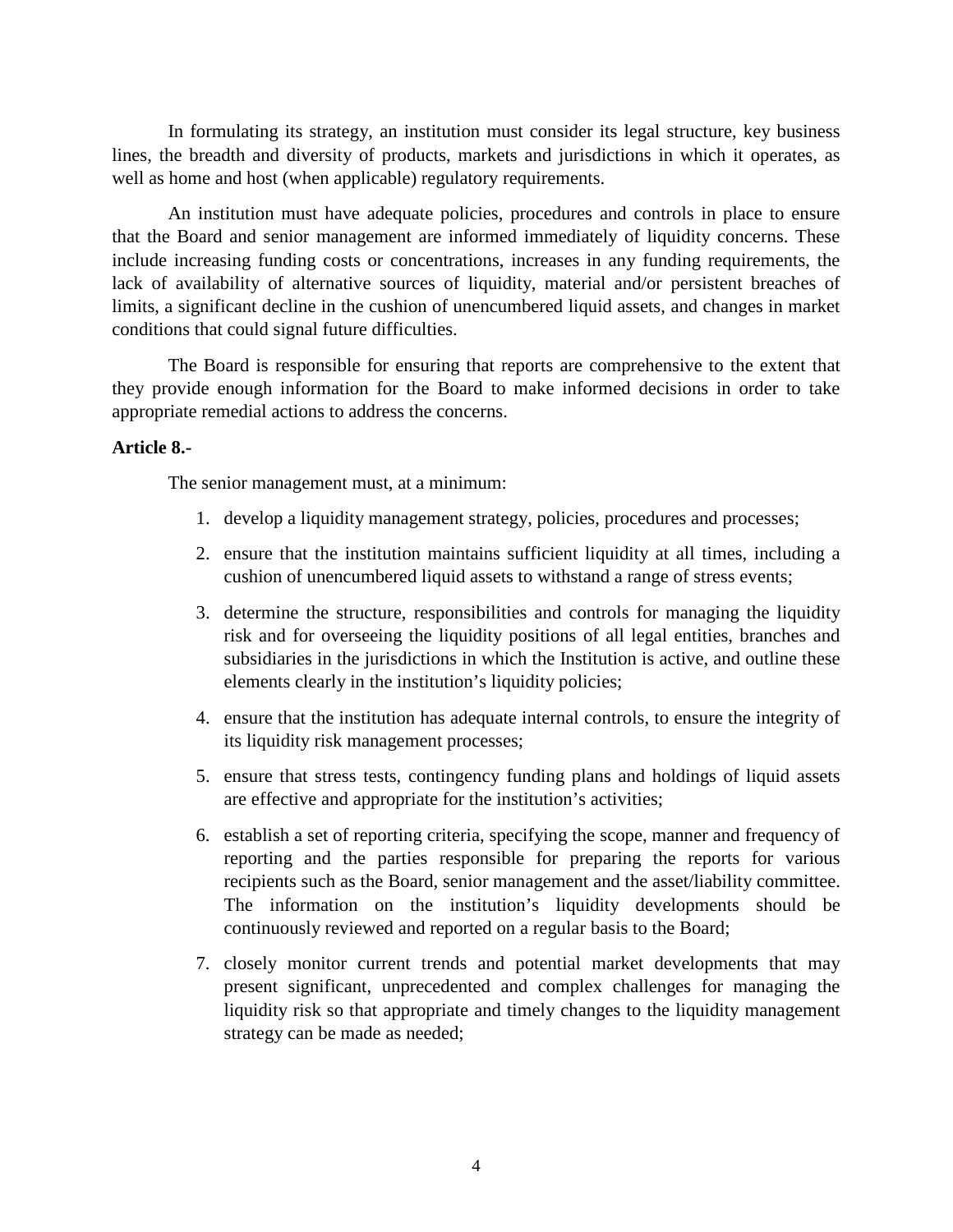- 8. establish the specific procedures and approvals necessary for exceptions to policies and limits, including the escalation procedures and follow-up actions to be taken for breaches of limits;
- 9. communicate internally the liquidity management strategy, key policies for implementing the strategy and the liquidity risk management structure; and
- 10. be satisfied that all business units conducting activities that have an impact on liquidity are fully aware of the liquidity management strategy and operate in accordance with approved policies, procedures, limits and controls.

### **Article 9.-**

A bank should incorporate liquidity costs, benefits and risks in the internal pricing, performance measurement and new product approval process for all significant business activities (both on- and off-balance sheet), thereby aligning the risk-taking incentives of individual business lines with the liquidity risk exposures their activities create for the bank as a whole.

# **Article 10.-**

The liquidity risk management framework must be subject to effective and comprehensive independent review on an ongoing basis. The daily oversight function must be operationally independent and staffed with personnel who have the skills and authority to challenge the bank's treasury and other liquidity risk management businesses.

An independent review of the liquidity risk management framework must be undertaken at regular intervals and at least annually by the internal audit, and the results of such audits be reported to the Board and senior management. Institution shall promptly address any deficiencies identified either by the persons in charge of activities related to the implementation and operation of liquidity management or by the auditors.

# **Chapter 3**

# **Liquidity Risk Management**

### **Article 11.-**

The liquidity risk management framework approved by the Board, must include, at a minimum:

- 1. a statement of the institution's liquidity risk appetite and tolerance,
- 2. the liquidity risk management strategy and policies,
- 3. the institution's operating standards (e.g. in the form of policies, procedures and controls) for identifying, measuring, monitoring and controlling the liquidity risk in accordance with its liquidity risk tolerance,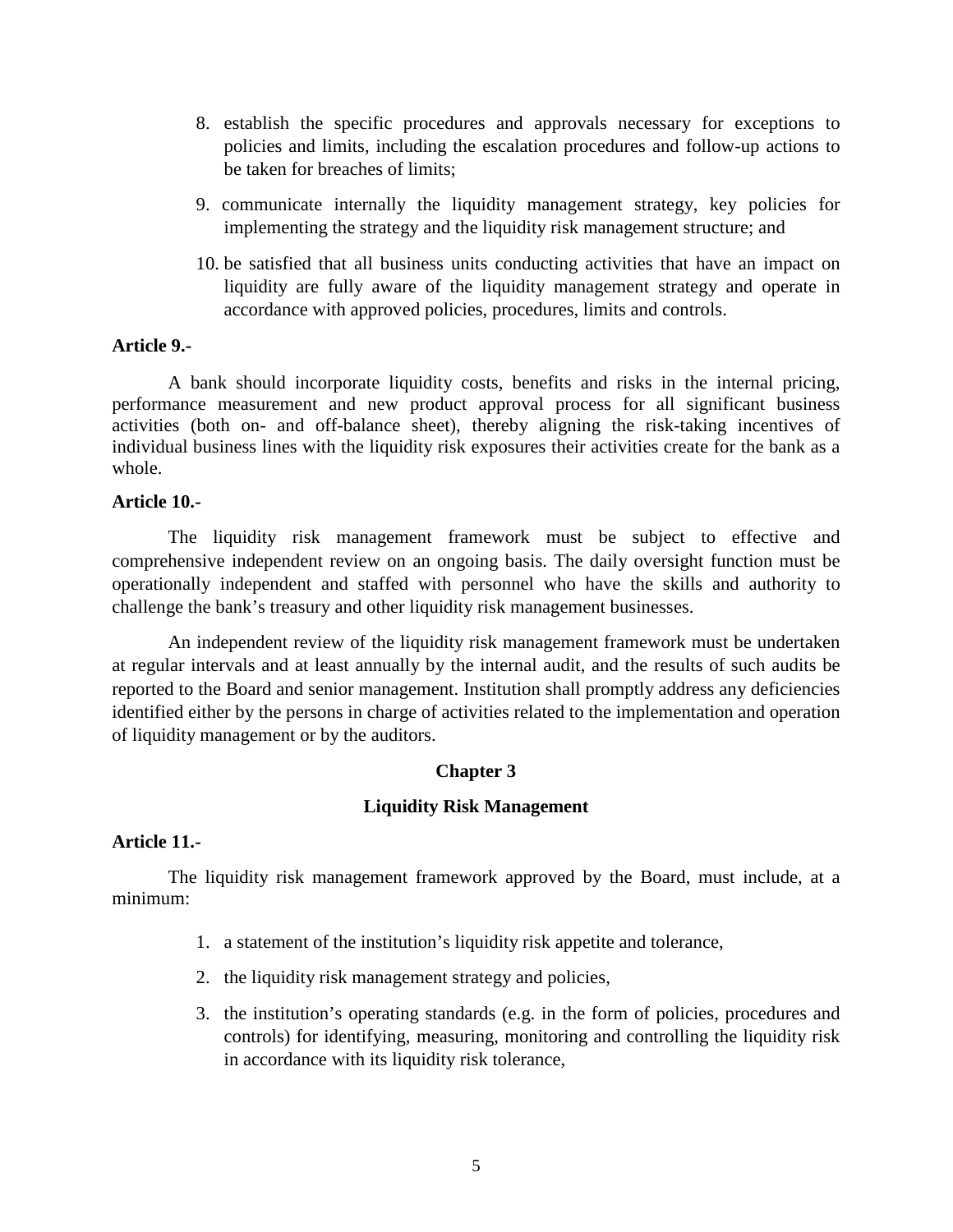- 4. methods and procedures for the use of stress testing and scenario analysis (see Article 19 of this Prakas),
- 5. an institution's funding strategy and a contingency funding plan (CFP) as defined in Article 21 of this Prakas.

Liquidity risk management should include the risks associated with intraday liquidity as well as short, medium, and long-term liquidity.

An institution's liquidity risk management framework must be fully integrated into the institution's overall risk management process.

# **Article 12.-**

The Board's risk appetite statement shall articulate the institution's liquidity risk appetite and identify its liquidity risk tolerance of the institution.

The liquidity risk tolerance at an Institution must be documented and appropriate for the nature, complexity and scale of its business activities. It shall reflect:

- 1. potential demands for liquidity from the Institution's balance sheet and offbalance sheet,
- 2. the nature of the Institution's relationship with its shareholders and other related parties, and
- 3. the nature of the local banking environment.

# **Article 13.-**

The liquidity management strategy must include, at a minimum, specific policies on the liquidity risk management, describing:

- 1. the composition and maturity of assets and liabilities and off-balance sheet items,
- 2. the diversity and stability of funding sources,
- 3. the approach to managing liquidity in different currencies, across borders, and across business lines and all legal entities that are subsidiaries or branches to the Institution,
- 4. the approach to intraday liquidity management,
- 5. liquidity needs under normal conditionsas well as liquidity implications under periods of liquidity stress and the strategy may include various high-level quantitative and qualitative targets.

An institution's approach to measuring, monitoring and controlling the liquidity risk must enable the Institution to meet demands for liquidity, in the form of cash outflows in a given period, with an additional quantity of funding (or buffer) above the regulatory threshold, consistent with the institution's risk tolerance.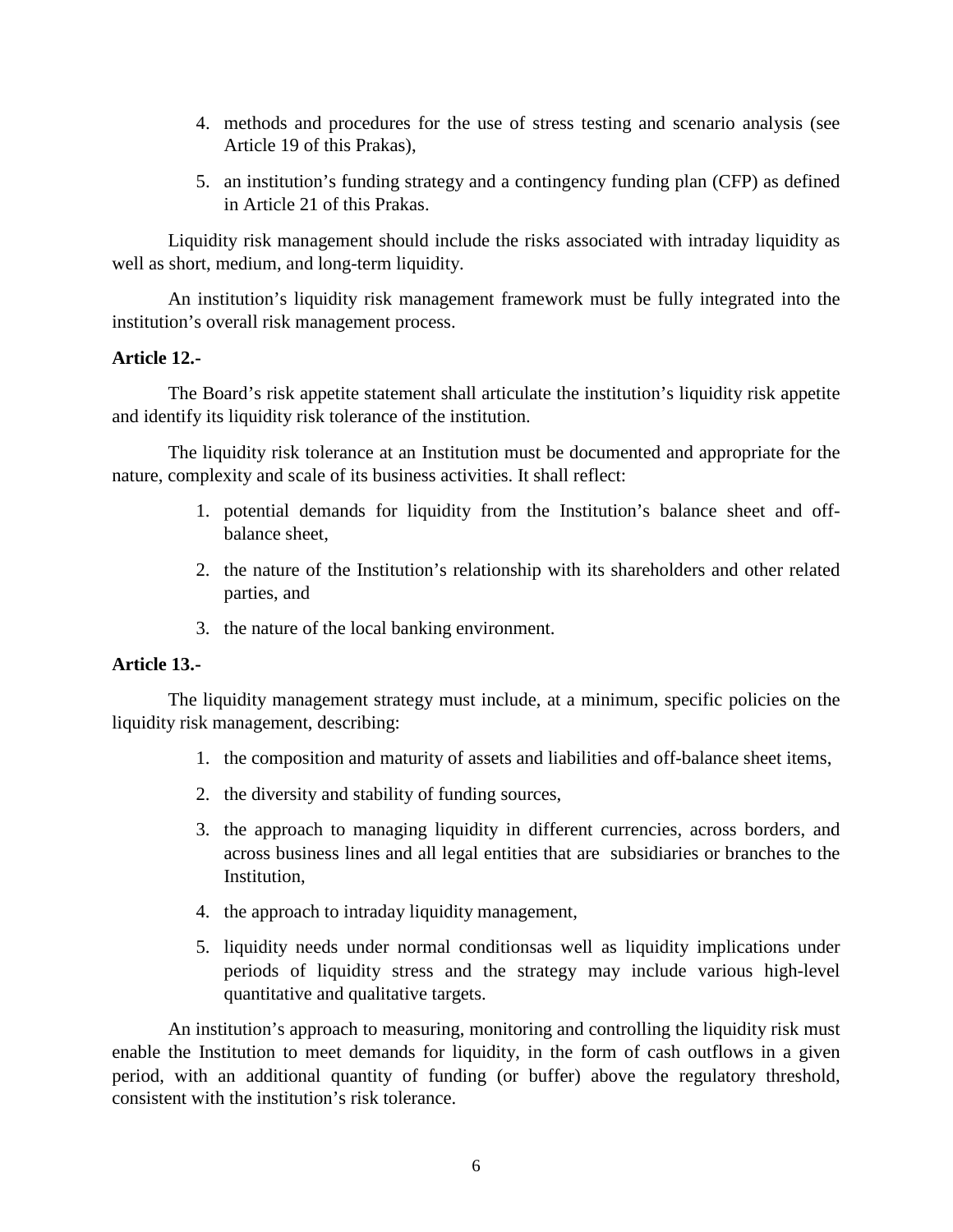An institution must set specific limits to control its liquidity risk exposure and vulnerabilities. Where a liquidity risk limit is breached, action should be taken to immediately rectify the breach. Limits to liquidity risk exposure and corresponding escalation procedures must be reviewed regularly.

An institution must actively manage its intraday liquidity positions and risks in order to meet payment and settlement obligations on a timely basis under both normal and stressed conditions, thus contributing to the orderly functioning of payment and settlement systems.

# **Article 14.-**

The institution should have a reliable management information system that provides the Board, senior management and other appropriate personnel with timely and forward-looking information on the liquidity position of the Institution. This should include the preparation of preform a liquidity projections that produce a 'cash flow mismatch' or 'liquidity gap' analysis that can be based on assumptions of the future behavior of assets, liabilities and off-balance sheet items, and be used to calculate the cumulative net cash flows over a given time frame. Measurement can be performed over incremental time periods to identify projected and contingent flows.

# **Article 15.-**

Liquidity risk management processes at an institution must incorporate granular cash flow forecasts such that they capture all material sources of potential liquidity risk. In addition, assumptions about future short- and long-term liquidity needs should reflect the complexities of the institution's underlying businesses and products.

When forecasting cash flows, the institution shall take into account:

- 1. as for retail deposit flows, the factors that influence the 'stickiness' of those retail deposits such as the size, interest-rate sensitivity and nature of the deposit channels (direct, internet, and brokers).
- 2. projections of the potential consequences of all undrawn commitments being drawn, considering the nature of the commitments and the creditworthiness of the counterparties as well as exposures to business and geographical sectors.
- 3. active identification and management of collateral positions, with clear differentiation between encumbered and unencumbered assets.

### **Article 16.-**

 An institution is required to develop an annual funding strategy that provides effective diversification of funding sources. This funding strategy should include, but is not limited to:

- 1. an ongoing presence in funding markets and strong relationships with funds providers;
- 2. regular assessment of the capacity of the Institution to raise funds quickly. The institution must identify the main factors that affect its ability to raise funds and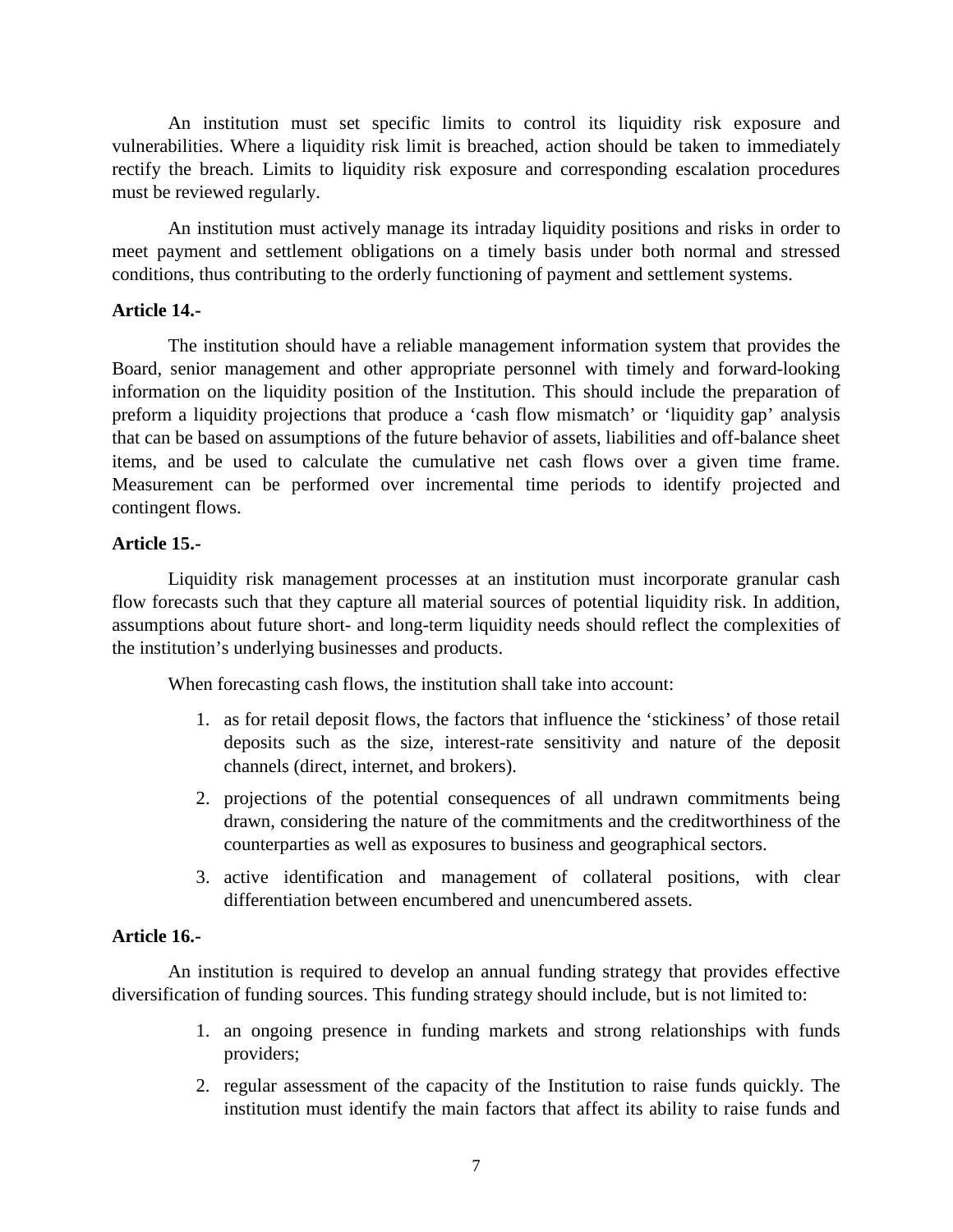monitor those factors closely to ensure that estimates of fund-raising capacity remain valid;

- 3. robust assumptions in line with the institution's liquidity risk management strategy;
- 4. both qualitative and quantitative items, a base case balance sheet and key outcomes.

The funding strategy must be reviewed by the senior management and reported to the board on a regular basis and updated as necessary in light of changed funding conditions and/or a change in the institution's strategy.

# **Article 17.-**

The NBC may require institutions, either individually or collectively, to increase liquidity requirements as determined to be necessary given an individual institution's risk, or that of the banking system as a whole, or to require other remedial actions to maintain sufficient liquidity based on regulatory requirements at all times.

# **Chapter 4**

# **Early Warning Indicators**

# **Article 18.-**

An institution must design a set of early warning indicators to aid its daily liquidity risk management processes in identifying the emergence of increased risk or vulnerabilities in its liquidity risk position or potential funding needs. Such early warning indicators must be structured so as to assist in the identification of any negative trends in the institution's liquidity position and lead to a consecutive assessment and potential response by the management in order to mitigate the institution's exposure to these trends.

Early warning indicators can be qualitative or quantitative by nature and shall include, but are not limited to:

- 1. growing concentrations in assets or liabilities,
- 2. increases in currency mismatches,
- 3. increases in maturity mismatches,
- 4. a decrease of weighted average maturity of liabilities,
- 5. repeated incidents of positions approaching or breaching internal or regulatory limits,
- 6. significant deterioration in the institution's earnings, asset quality and overall financial condition,
- 7. negative publicity,
- 8. a credit rating downgrade,
- 9. stock price declines,
- 10. rising debt or deposits costs,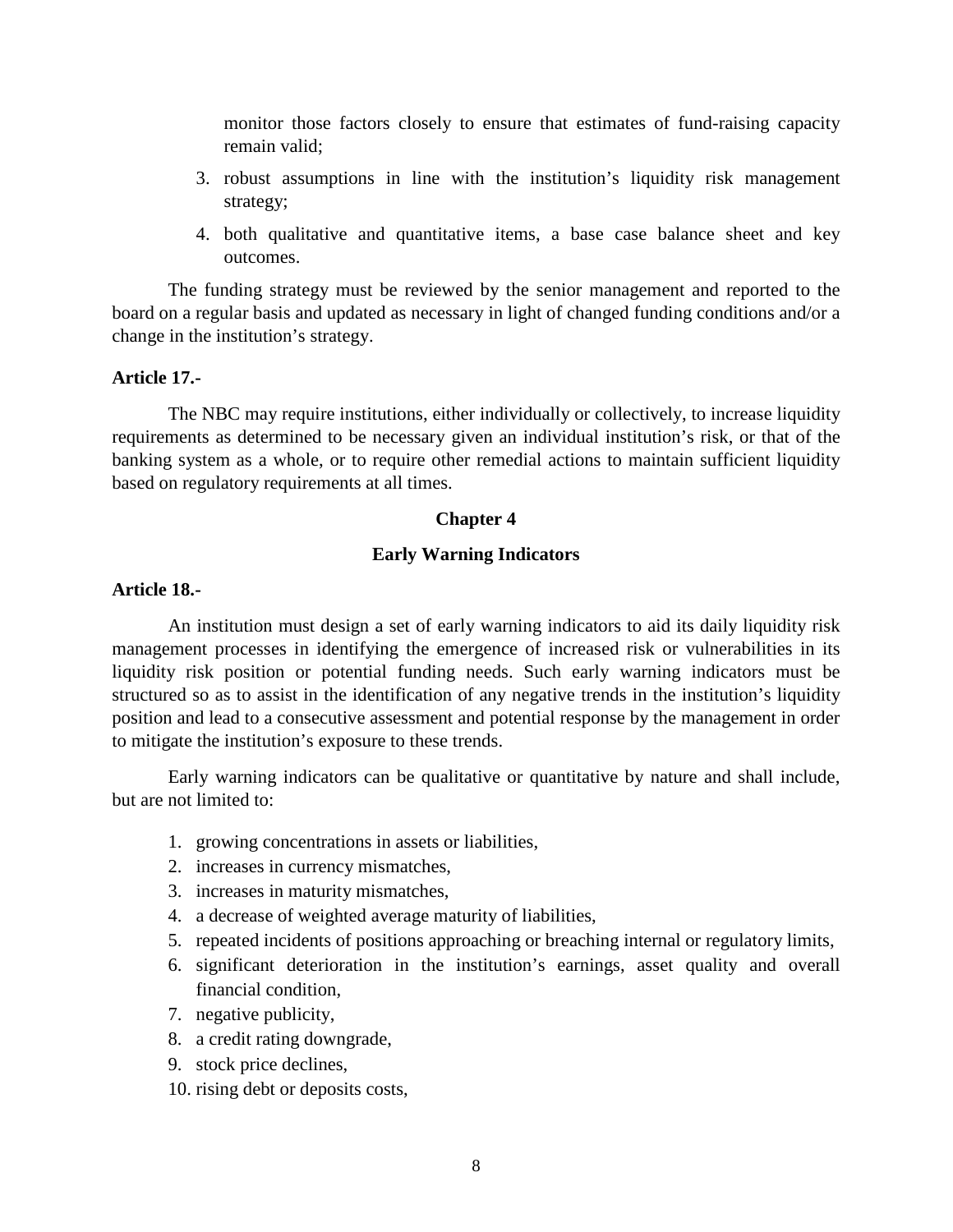- 11. counterparties that begin requesting additional collateral for credit exposures or that resist entering into new transactions,
- 12. correspondent banks that eliminate or decrease their credit lines,
- 13. increasing retail deposit outflows,
- 14. increasing redemption of time deposits earlier than maturity,
- 15. difficulty accessing longer-term funding,
- 16. difficulty placing short-term liabilities,
- 17. increasing in short-term contingent liabilities,
- 18. difficulty accessing foreign funding.

# **Chapter 5**

### **Stress Testing and Scenario Analysis**

### **Article 19.-**

Institutions must conduct liquidity stress tests on a regular basis, at least once a year or as frequently as necessary, for a variety of scenarios, including short, medium and long-term, institution-specific and market-wide stress and should be able to justify their rationale for assumptions used in stress testing. Stress testing shall include testing both on- and off-balance sheet financial instruments.

Stress test scenarios of institutions and related assumptions must be well documented and reviewed together with the stress test results.

Stress test results and vulnerabilities and any resulting actions must be reported for action by the Board. The results of the stress tests must be integrated into the institution's liquidity management strategy and its day-to-day risk management procedures and processes as well as in the shaping of the institution's contingency funding plan. The results of the stress tests must be explicitly considered in the setting of internal limits.

The stress testing program shall cover forward looking scenarios to incorporate changes in the portfolio composition, new information and emerging risk possibilities that are not covered by relying on historical analysis or replicating previous stress episodes. Senior management dialogue and judgment should be used as the basis for scenario analysis. Stress tests and scenario analysis shall include reverse assumptions that are relevant to the business activities of institution such as but not limited to:

- 1. asset market illiquidity and the erosion in the value of liquid assets;
- 2. the run-off of retail funding;
- 3. the operational ability of the Institution to monetize assets
- 4. the correlation between funding markets or the effectiveness of diversification across sources of funding;
- 5. additional margin calls and collateral requirements;
- 6. funding providers;
- 7. estimates of future balance sheet growth;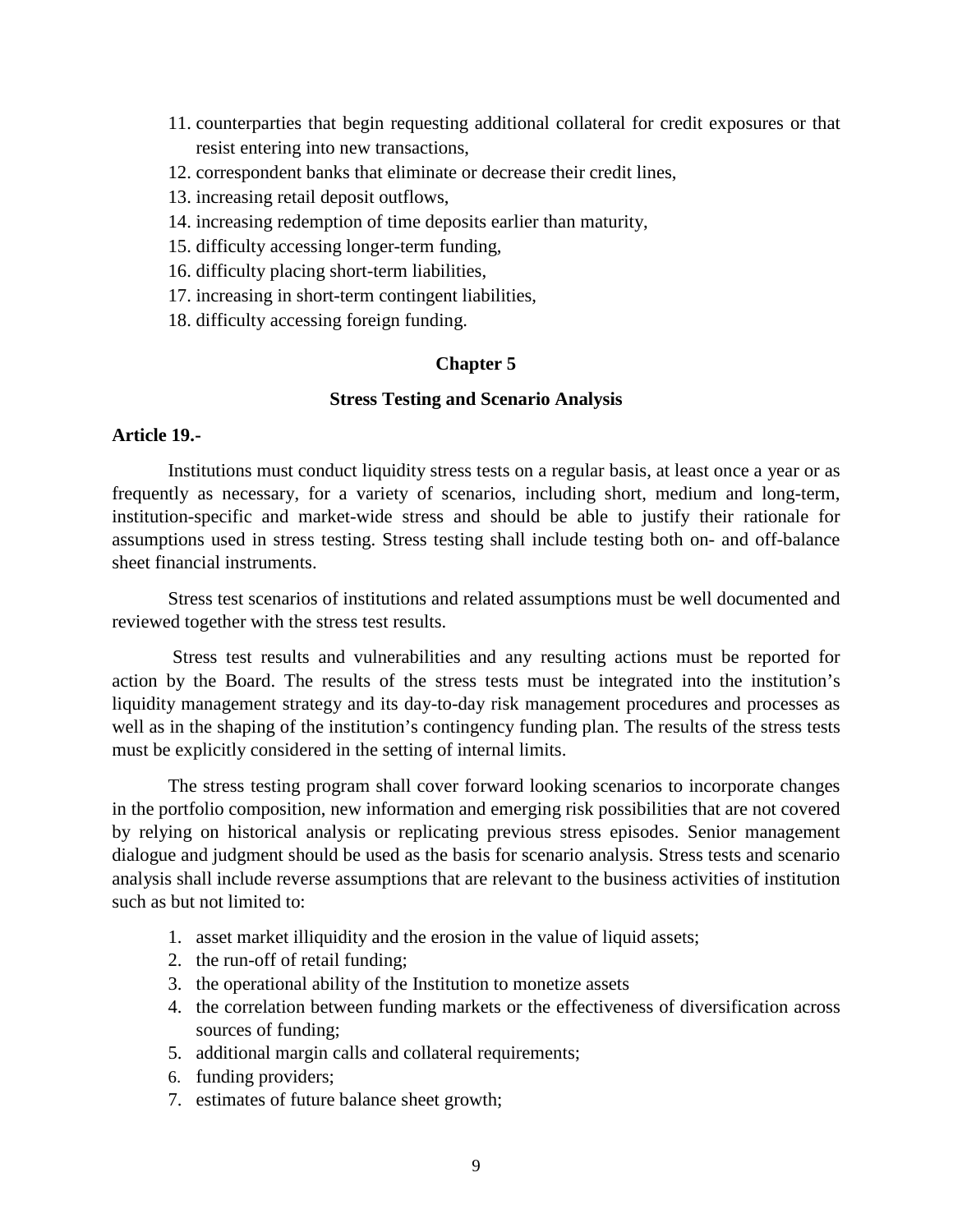- 8. contingent claims and potential draws on committed lines extended to third parties or the institution's subsidiaries, branches or head office;
- 9. the liquidity absorbed by off-balance sheet vehicles and activities;
- 10.the availability of secured and unsecured wholesale funding sources;
- 11. the availability of contingent lines extended to the Institution.

### **Article 20.-**

Stress test scenarios and results shall be reported to the NBC at least annually or as required.

#### **Chapter 6**

### **Contingency Funding Plan**

# **Article 21.-**

An institution should be prepared to respond promptly and decisively to periods of liquidity stress. As part of such preparedness, all Institutions must establish a contingency funding plan (CFP), which is a compilation of policies, procedures and action plans for responding to severe disruptions to an institution's ability to fund some or all of its activities in a timely manner and at a reasonable cost.

The plan's design, scope and procedures must be closely integrated with the institution's ongoing analysis of liquidity risk and with the assumptions used in its stress tests and the results of those stress tests. As such, the plan must address issues over a range of different time horizons, including intraday.

An institution's CFP must be commensurate with the nature, complexity, and scale of its business activities. The plan must articulate available contingency funding sources and the amount of funds the institution estimates can be derived from these sources, clear escalation/prioritization procedures detailing when and how each of the actions can and must be activated, and the lead time needed to benefit from additional funds from each of the contingency sources. The contingency funding plan must provide a framework with a high degree of flexibility so that the institution can respond quickly in a variety of situations.

The CFP shall clarify (1) how the institution will deal with various types of stress environments, (2) establish clear lines of responsibility, and (3) shall be regularly tested and updated to ensure that it is still valid. An institution must review and update its plan at least annually for the Board's approval, or more often as changing business or market circumstances require.

For institution with reliance on retail deposits, the plan must address a retail deposit run and must include measures to repay retail depositors as soon as practicable. A retail run contingency plan must not rely upon closing distribution channels to retail depositors; It must seek to ensure that in the event of a loss of market confidence, retail depositors wishing to retrieve their deposits may do so as quickly and as conveniently as is practicable in the